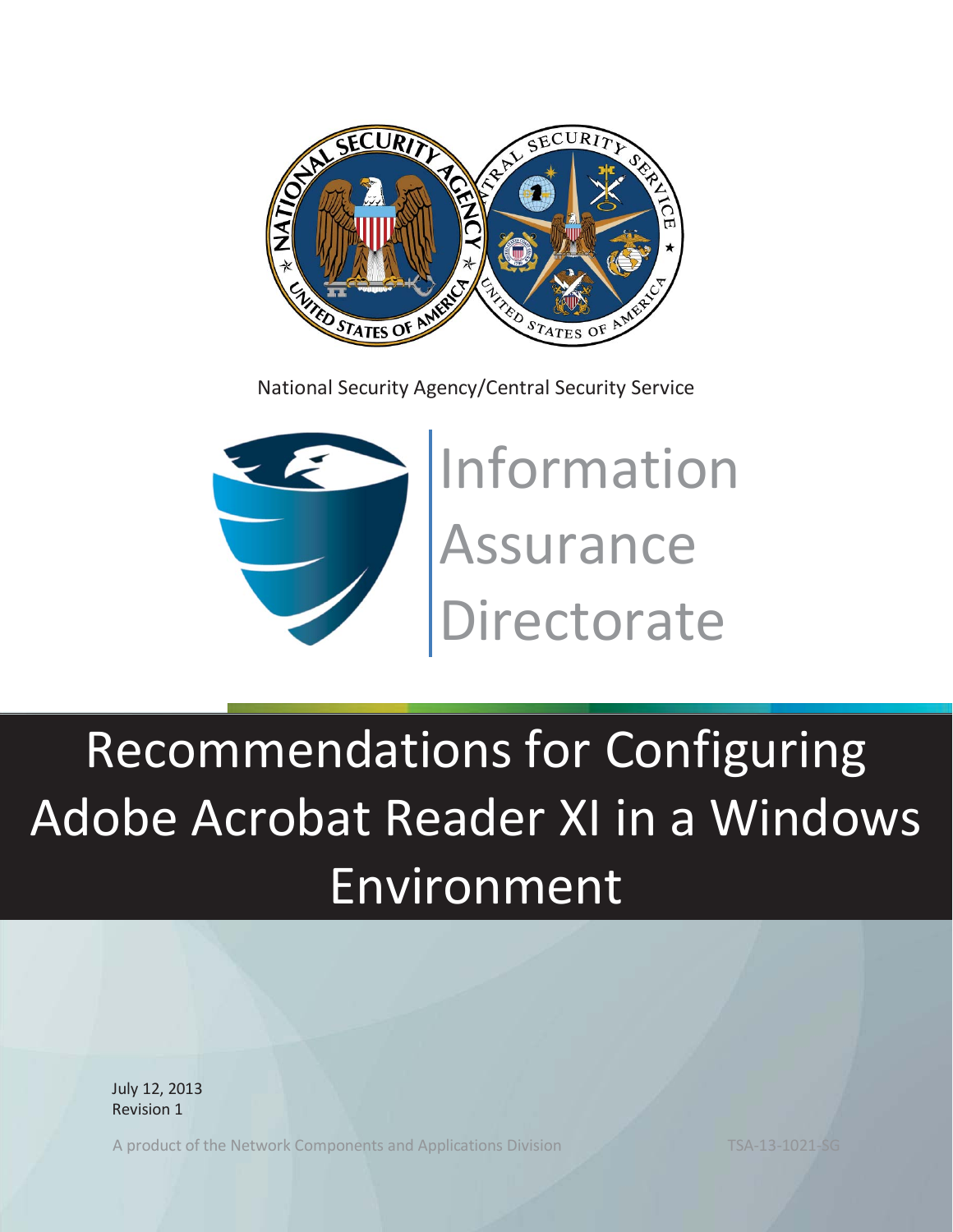# **Contents**

| 1              |  |
|----------------|--|
| $\overline{2}$ |  |
| 3              |  |
| 4              |  |
| 5              |  |
| 6              |  |
| $7^{\circ}$    |  |
| 8              |  |
| 9              |  |
| 10             |  |
| 11             |  |
|                |  |

# **List of Tables**

| Table 1: Configure and lock Enhanced Security, Protected Mode, and Protected View 3 |  |
|-------------------------------------------------------------------------------------|--|
|                                                                                     |  |
|                                                                                     |  |
|                                                                                     |  |
|                                                                                     |  |
|                                                                                     |  |
|                                                                                     |  |
|                                                                                     |  |
|                                                                                     |  |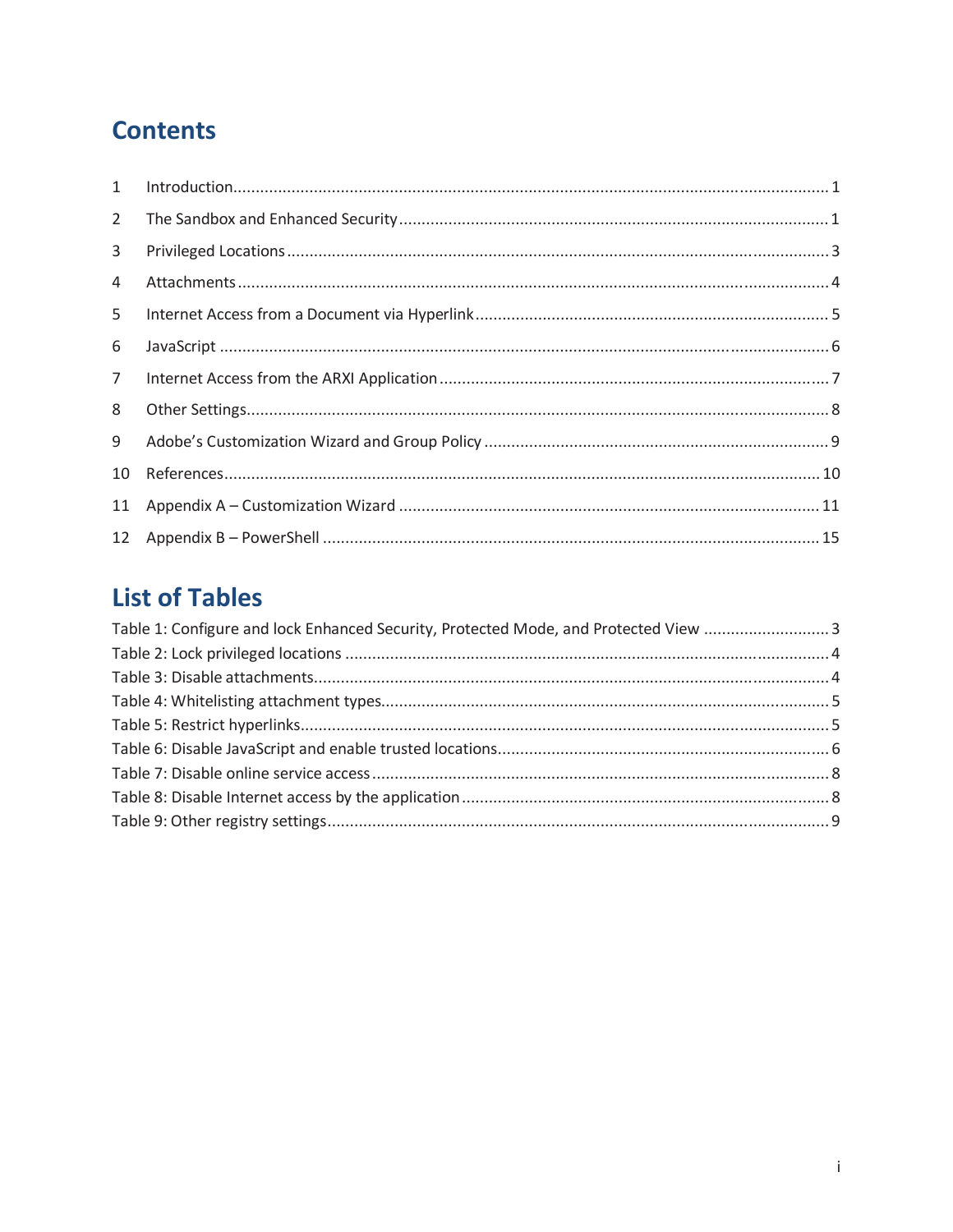#### **Disclaimer**

This Guide is provided "as is." Any express or implied warranties, including but not limited to, the implied warranties of merchantability and fitness for a particular purpose are disclaimed. In no event shall the United States Government be liable for any direct, indirect, incidental, special, exemplary or consequential damages (including, but not limited to, procurement of substitute goods or services, loss of use, data or profits, or business interruption) however caused and on any theory of liability, whether in contract, strict liability, or tort (including negligence or otherwise) arising in any way out of the use of this Guide, even if advised of the possibility of such damage.

The User of this Guide agrees to hold harmless and indemnify the United States Government, its agents and employees from every claim or liability (whether in tort or in contract), including attorneys' fees, court costs, and expenses, arising in direct consequence of Recipient's use of the item, including, but not limited to, claims or liabilities made for injury to or death of personnel of User or third parties, damage to or destruction of property of User or third parties, and infringement or other violations of intellectual property or technical data rights.

Nothing in this Guide is intended to constitute an endorsement, explicit or implied, by the U.S. Government of any particular manufacturer's product or service.

#### **Trademark Information**

This publication has not been authorized, sponsored, or otherwise approved by Adobe Systems Incorporated.

Microsoft®, Windows®, PowerShell®, Office® are either registered trademarks or trademarks of Microsoft Corporation in the United States and/or other countries.

Adobe Acrobat®, Reader®, and Adobe PDF® are either registered trademarks or trademarks of Adobe Systems Incorporated in the United States and/or other countries.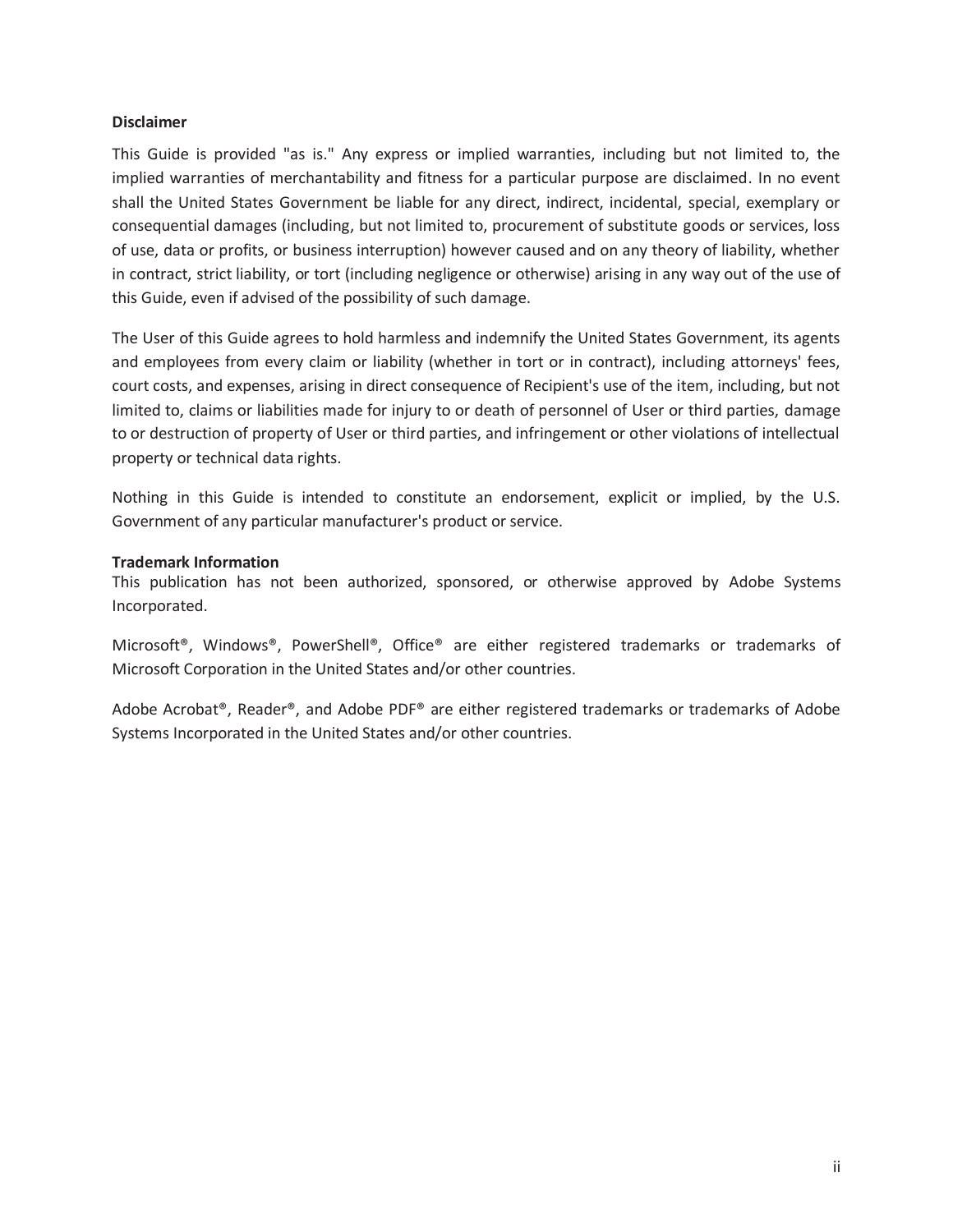#### **1 Introduction**

The greatest threat to users of Adobe Acrobat Reader is opening a PDF file that contains malicious executable content. The risk of a user receiving such a document through email or web surfing is high. Phishing attacks frequently include malicious PDF attachments. Adobe Acrobat Reader X and XI run in a sandboxed process to protect the user from malicious documents. This paper contains recommended configuration settings for United States Government and Department of Defense administrators for Adobe Acrobat Reader XI (ARXI) to minimize executable content and other attacks in a Microsoft Windows environment.

ARXI settings fall into two broad types – those that should be used in all environments, and those for environments with unique security requirements. Sections 2 through 5 describe the settings applicable to all environments. These should have minimal impact to workflow and productivity yet provide some protections against malicious executable content. Sections 6 through 8 describe settings that should be tailored to the specific security needs of the environment since these settings will impact workflow and productivity.

Acrobat's digital signature capabilities and related settings are beyond the scope of this paper. Administrators that need to configure these specialized settings should consult Adobe's website for their latest digital signature guidance. This document includes information for using Adobe's Customization Wizard (CW) or Microsoft's PowerShell to configure the necessary settings for uniform distribution of the software throughout an enterprise or on a standalone system. Appendix A lists all of the ARXI security-related settings with recommendations for the environments that should configure those settings.

Simply configuring Acrobat's security settings is not enough to completely secure a system. As with all commercial products, the system administrator must also configure a secure operating environment and stay current with all security-relevant patches and updates.

#### **2 The Sandbox and Enhanced Security**

Beginning with version X, Acrobat Reader includes sandboxing technology to constrain the access that JavaScript and other executable content has to a system's resources. ARXI includes two sandboxing options: protected mode and protected view. Another critical mechanism is enhanced security.

**Protected Mode** – When protected mode is enabled, Acrobat opens the PDF document in the sandbox with the executable content (e.g. JavaScript) enabled, but the content is restricted in what it can do and access. For example, a process inside the sandbox cannot access processes outside the sandbox without going through a trusted broker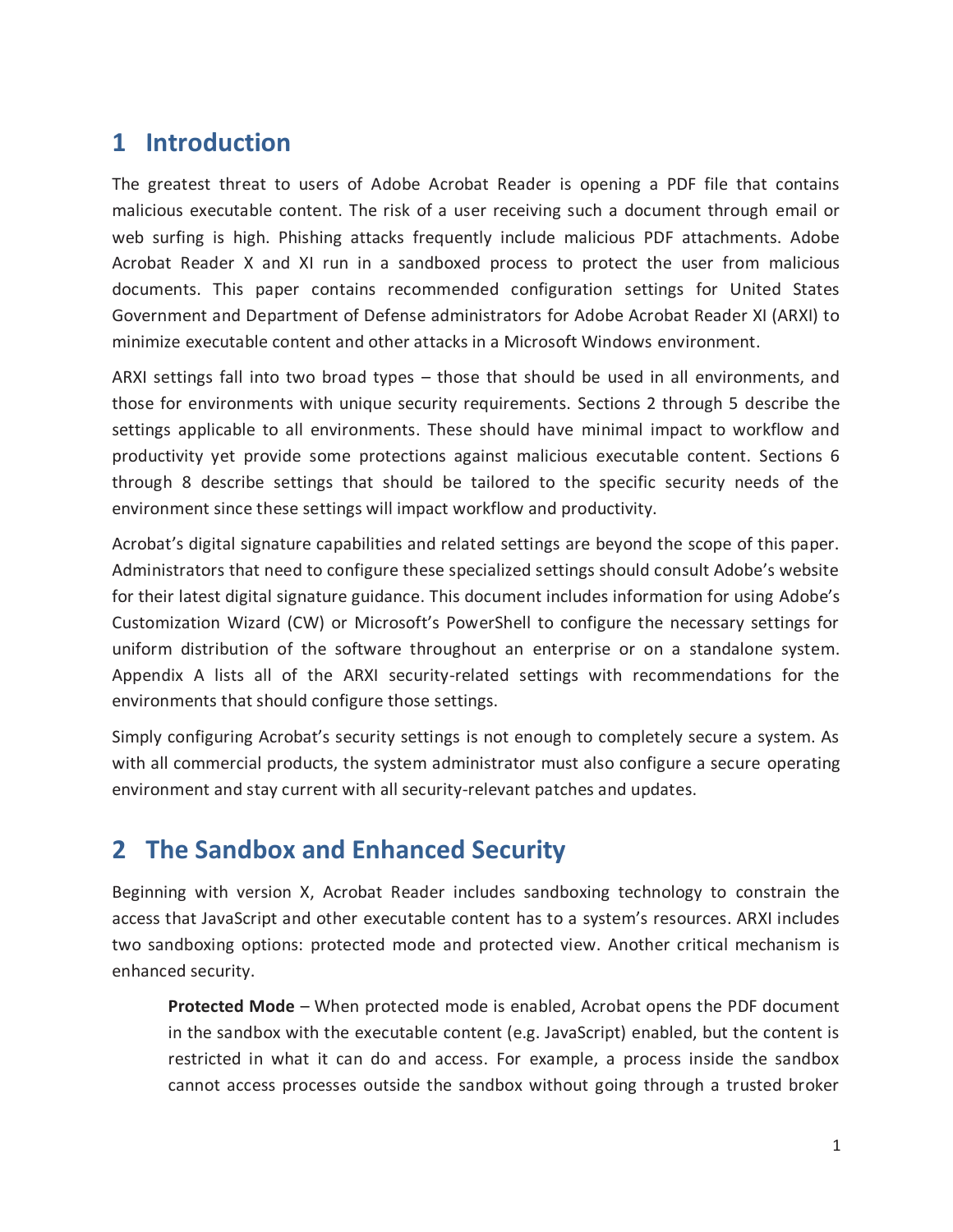process. The sandbox restricts access to system resources such as the file system and the registry. The execution appears seamless to the user who can still take advantage of the functionality of the executable content as long as the executable content behaves according to certain limits.

Prior to the inclusion of the protected mode sandbox, the typical security practice was to disable all JavaScript to prevent execution of malicious scripts. Protected mode differs greatly from just disabling JavaScript because the document is opened in a sandboxed state. The constrained execution environment limits all actions, not just those within scripts, and can block much malicious activity.

**Protected View** – Protected view, new to Reader in version XI, is a more restrictive sandbox than protected mode. When protected view is enabled, Acrobat opens the PDF document with executable content and scripts disabled. The user can still view the document and will see a Yellow Message Bar (YMB) across the top with a warning that some features of the document have been disabled, as shown here:



**Figure 1: The Protected View Yellow Message Bar** 

The user has the option to enable those features after deciding whether to trust the document and whether those features are necessary.

Protected view is essential to prevent users from inadvertently opening and executing malicious active content. Requiring the user to view the document prior to enabling active content can prevent many phishing and other attacks. Once the user views the document and enables the content, ARXI adds the document as a privileged location (see next section) for that user and bypasses protected view on subsequent opens of that document. The document will still be subject to the protected mode sandbox if protected mode is enabled.

**Enhanced Security** – Enhanced security enforces some essential security elements which help to protect users. According to Adobe's documentation, Enhanced Security:

• Prevents cross domain access: requested content must adhere to a "sameorigin" policy. Without a server-based cross domain policy file, that content is blocked.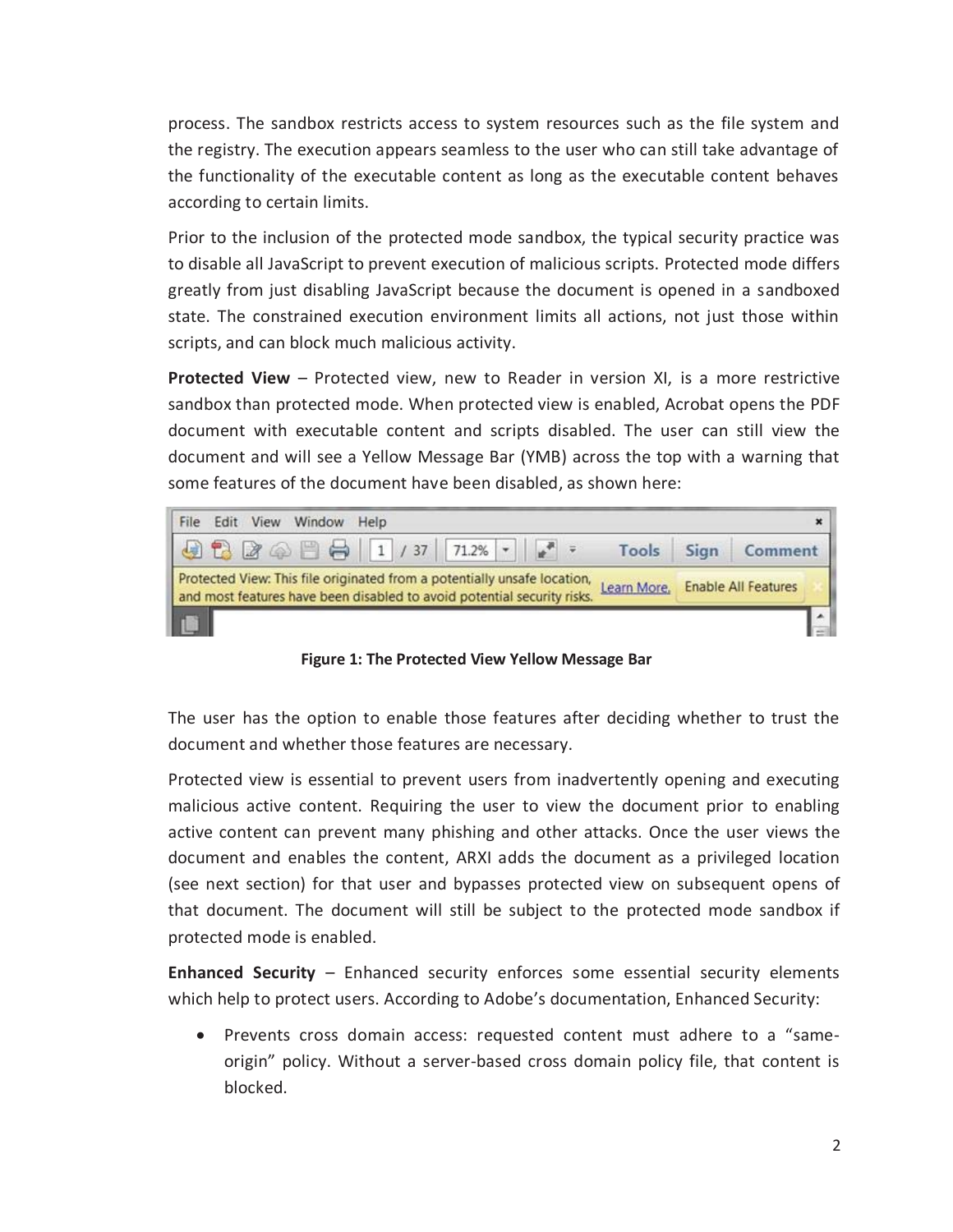• Blocks stream access to Xobjects, silent printing, execution of high privilege JavaScript, and script/data injection for PDF not requested by the PDF.

ARXI includes a registry key under the HKLM hive, *FeatureLockDown*, for administrators to configure certain security settings. Values under *FeatureLockDown* do not necessarily disable functionality. The purpose of *FeatureLockDown* is to prevent the user from changing settings through the ARXI GUI. Some of the same settings are also under HKCU, but configuring those under HCKU alone is not recommended because HKCU is writeable by the user.

Enhanced security and protected mode are turned on by default in ARXI, but they are not locked, meaning a user can disable them through the GUI. Protected view is not turned on by default. All three should be enabled and locked as shown in Table 1 for all environments. This should have minimal impact to productivity and workflow, and if necessary, the administrator can use privileged locations for exceptions (See section 3).

| HKLM\Software\Policies\Adobe\ <product>\<version>\FeatureLockDown</version></product> |                  |          |  |  |
|---------------------------------------------------------------------------------------|------------------|----------|--|--|
| bEnhancedSecurityStandalone                                                           | REG DWORD        | Set to 1 |  |  |
| bEnhancedSecurityInBrowser                                                            | REG DWORD        | Set to 1 |  |  |
| bProtectedMode                                                                        | REG DWORD        | Set to 1 |  |  |
| iProtectedView                                                                        | REG DWORD        | Set to 2 |  |  |
|                                                                                       |                  |          |  |  |
| HKCU\Software\Adobe\ <product>\<version>\TrustManager</version></product>             |                  |          |  |  |
| bEnableAlwaysOutlookAttachmentProtectedView                                           | REG DWORD        | Set to 0 |  |  |
| bDisableTemporaryFileProtectedView                                                    | <b>REG DWORD</b> | Set to 0 |  |  |

**Table 1: Configure and lock Enhanced Security, Protected Mode, and Protected View** 

The setting *bEnableAlwaysOutlookAttachmentProtectedView* from the Table 1 only applies to attachments received from Microsoft Outlook in Office 2010 and later. Previous versions of Outlook do not append origin information to attachments.

## **3 Privileged Locations**

Privileged Locations allow the user to selectively trust files, folders, and hosts to bypass some security restrictions, such as enhanced security and protected view. By default, the user can create privileged locations through the GUI using the Preferences dialog (*Edit → Preferences → Security(Enhanced)*). The administrator can disable the user's ability to create privileged locations through the Preferences dialog by using the settings in Table 2. By disabling the GUI options to create privileged locations and enabling protected mode/protected view/enhanced security as described in Table 1 above, the user will be required to first view all documents with active content disabled and to take explicit action to enable active content. The user will not be able to preemptively exempt specific documents or locations through the GUI.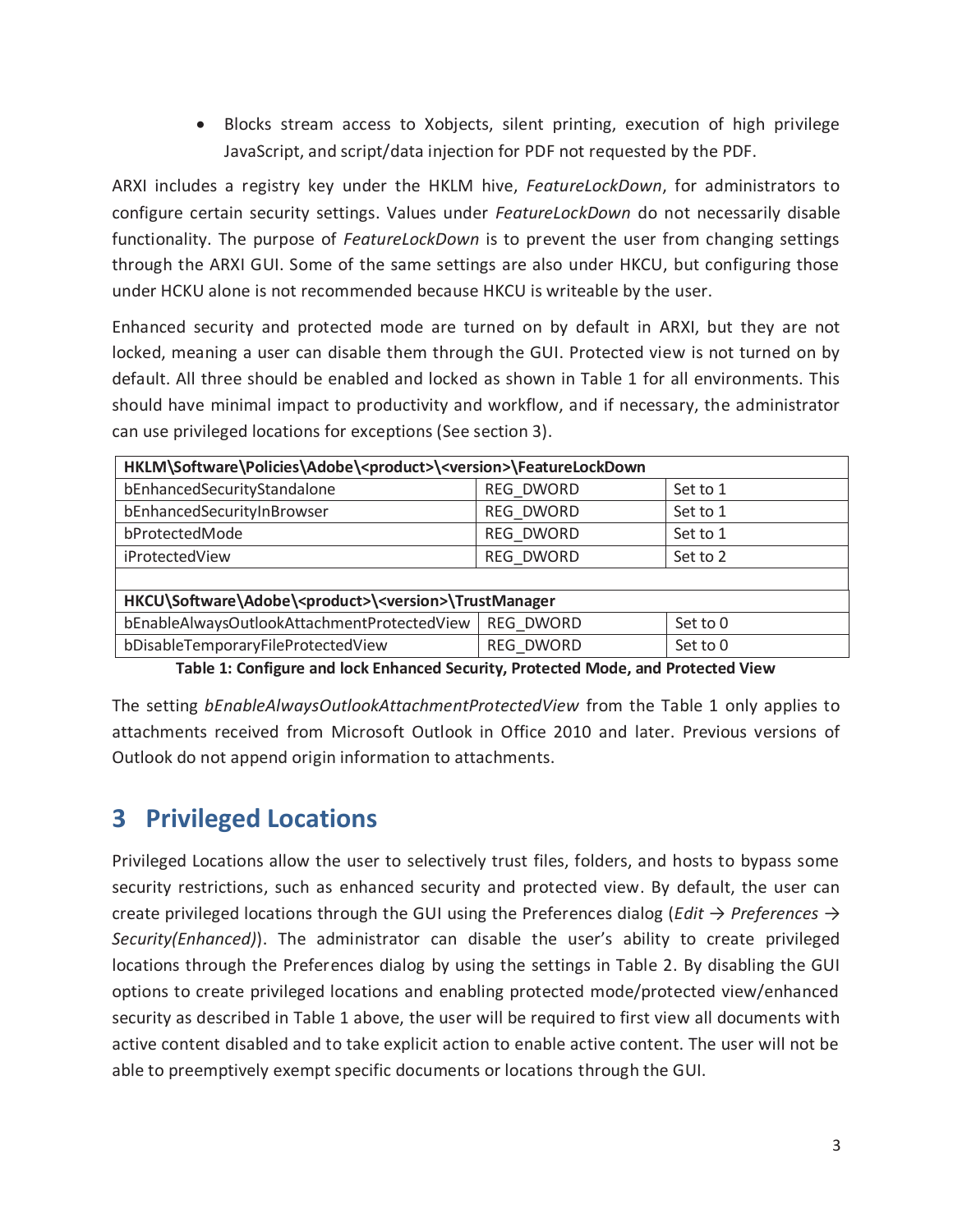| HKLM\Software\Policies\Adobe\ <product>\<version>\FeatureLockDown</version></product> |           |          |  |
|---------------------------------------------------------------------------------------|-----------|----------|--|
| bDisableOSTrustedSites                                                                | REG DWORD | Set to 1 |  |
| bDisableTrustedFolders                                                                | REG DWORD | Set to 1 |  |
| bDisableTrustedSites                                                                  | REG DWORD | Set to 1 |  |
| bEnableCertificateBasedTrust                                                          | REG DWORD | Set to 0 |  |
|                                                                                       |           |          |  |

|  |  | <b>Table 2: Lock privileged locations</b> |  |
|--|--|-------------------------------------------|--|
|--|--|-------------------------------------------|--|

The settings in Table 2 prevent the user from directly adding sites and folders as privileged locations through the GUI. This will have a minimal impact on workflow since the user can still enable active content after opening a file (through the Yellow Message Bar), and ARXI will create a privileged location for just that file for that user for later use. If workflow is impacted, the administrator can create privileged locations as needed for the user (see the Acrobat Application Security Guide). The administrator can also leverage Internet Explorer (IE) trusted sites as privileged locations, or can allow the user to preemptively trust documents with valid certification. Table 2 shows the most restrictive settings, but with careful planning for certificate trust chain and the IE Zones, the administrator can relax the settings for *bDisabledOSTrustedSites* and *bEnableCertificateBasedtrust*.

#### **4 Attachments**

PDF documents can have attachments, which may also contain malicious content and present a security risk. The administrator can disable the user's ability to access attachments with the setting in Table 3.

| HKLM\Software\Policies\Adobe\ <product>\<version>\FeatureLockDown</version></product> |           |          |  |
|---------------------------------------------------------------------------------------|-----------|----------|--|
| iFileAttachmentPerms                                                                  | REG DWORD | Set to 1 |  |
| Tekle 3: Disable attackments                                                          |           |          |  |

**Table 3: Disable attachments** 

This setting locks out the user's ability to configure the PDF File Attachment setting in the Trust Manager (*Edit → Preferences → Trust Manager*, checkbox under PDF File Attachments) and disables opening or saving file attachments. This setting overrides any attachment blacklist or whitelist. In most environments, there is little use for attachments to PDF documents and this setting will not affect workflow. In environments where users need collaborative document sharing capabilities, this setting could affect productivity.

A less restrictive but manageable approach is to set *iFileAttachmentPerms* to 0 and to allow only certain types of attachments. ARXI allows the administrator to blacklist/whitelist specific attachment types and to automatically blacklist unlisted types.

When using a blacklist/whitelist mechanism, the recommended approach is block everything and allow approved exceptions. To do this in ARXI, disable unlisted attachment types with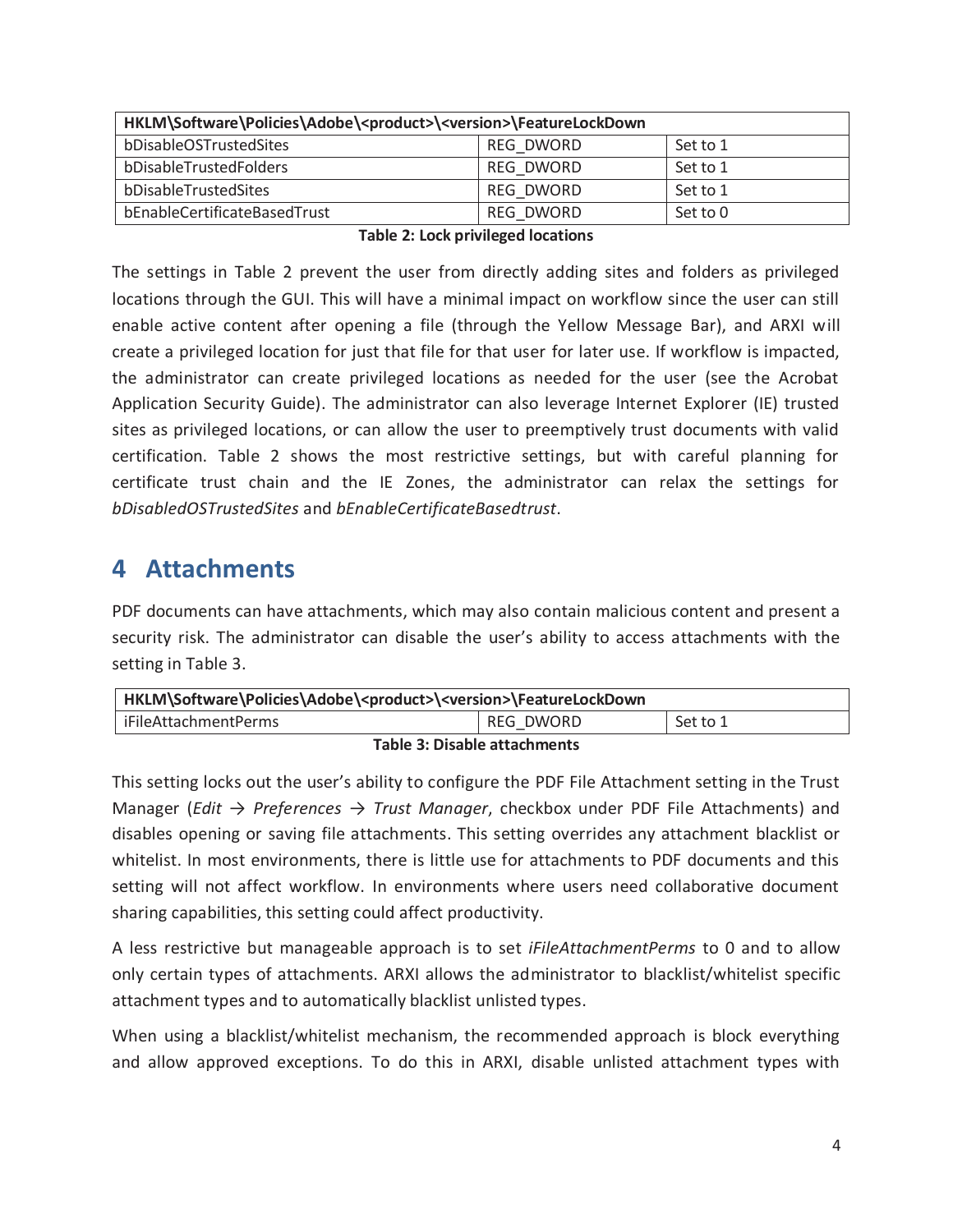*iUnlistedAttachmentTypePerm* and then enable only those that are safe or needed with *tBuiltInPermList*. Table 4 shows the necessary settings.

| HKLM\Software\Policies\Adobe\ <product>\<version>\FeatureLockDown</version></product>                                    |                  |                                 |  |  |
|--------------------------------------------------------------------------------------------------------------------------|------------------|---------------------------------|--|--|
| <b>iFileAttachmentPerms</b>                                                                                              | <b>REG DWORD</b> | Set to 0 or not defined         |  |  |
|                                                                                                                          |                  |                                 |  |  |
| HKLM\Software\Policies\Adobe\ <product>\<version>\FeatureLockDown\<br/>cDefaultLaunchAttachmentPerms</version></product> |                  |                                 |  |  |
| iUnlistedAttachmentTypePerm                                                                                              | REG DWORD        | Set to 3                        |  |  |
| tBuiltInPermList                                                                                                         | REG SZ           | version:1   < extension >: < 0- |  |  |
|                                                                                                                          |                  | 3 >                             |  |  |

**Table 4: Whitelisting attachment types** 

To allow a .*docx* file the administrator would set *tBuiltInPermList* to the string *version:1|.docx:2|.exe:3|* etc. The user will not be allowed to launch any .exe files and will be prompted for .*docx* files and given a choice to allow just that file, enable that extension always, or disable that extension always. As long as *iUnlistedAttachmentTypePerm* is set to 3, any attachment type not listed in *tBuiltInPermList* will not launch. ARXI is installed with a default list of extensions that an administrator can customize in the registry or the Customization Wizard.

### **5 Internet Access from a Document via Hyperlink**

PDF documents can contain hyperlinks to files or web sites which could lead a user to malicious content. By default, a PDF file cannot send information to the Internet when a user tries to follow a hyperlink within a document, but the user can change these settings through the GUI (*Edit → Preferences → Trust Manager*, button labeled "Change Settings" in the Internet Access section). The administrator can prevent the user from changing the default setting by using the *FeatureLockDown* key as in Table 5 and if desired can block all access to hyperlinks from within a document.

| HKLM\Software\Policies\Adobe\ <product>\<version>\FeatureLockDown\<br/>cDefaultLaunchURLPerms</version></product> |                  |                                 |                                                                                                                        |  |
|-------------------------------------------------------------------------------------------------------------------|------------------|---------------------------------|------------------------------------------------------------------------------------------------------------------------|--|
| <b>iURLPerms</b>                                                                                                  |                  | REG DWORD                       | Set to 1                                                                                                               |  |
|                                                                                                                   |                  |                                 |                                                                                                                        |  |
| HKLM\Software\Policies\Adobe\ <product>\<version>\FeatureLockDown\<br/>cDefaultLaunchURLPerms</version></product> |                  |                                 |                                                                                                                        |  |
| iUnknownURLPerms                                                                                                  | <b>REG DWORD</b> | to 3 (block all unlisted sites) | Set to 2 (prompt user for unlisted sites) or Set                                                                       |  |
| tHostPerms                                                                                                        | REG SZ           |                                 | version: $1$   <site>:&lt;<math>1 - 3</math>&gt;    (1 is always ask; 2 is<br/>always allow, 3 is always block)</site> |  |

|  | <b>Table 5: Restrict hyperlinks</b> |  |
|--|-------------------------------------|--|
|  |                                     |  |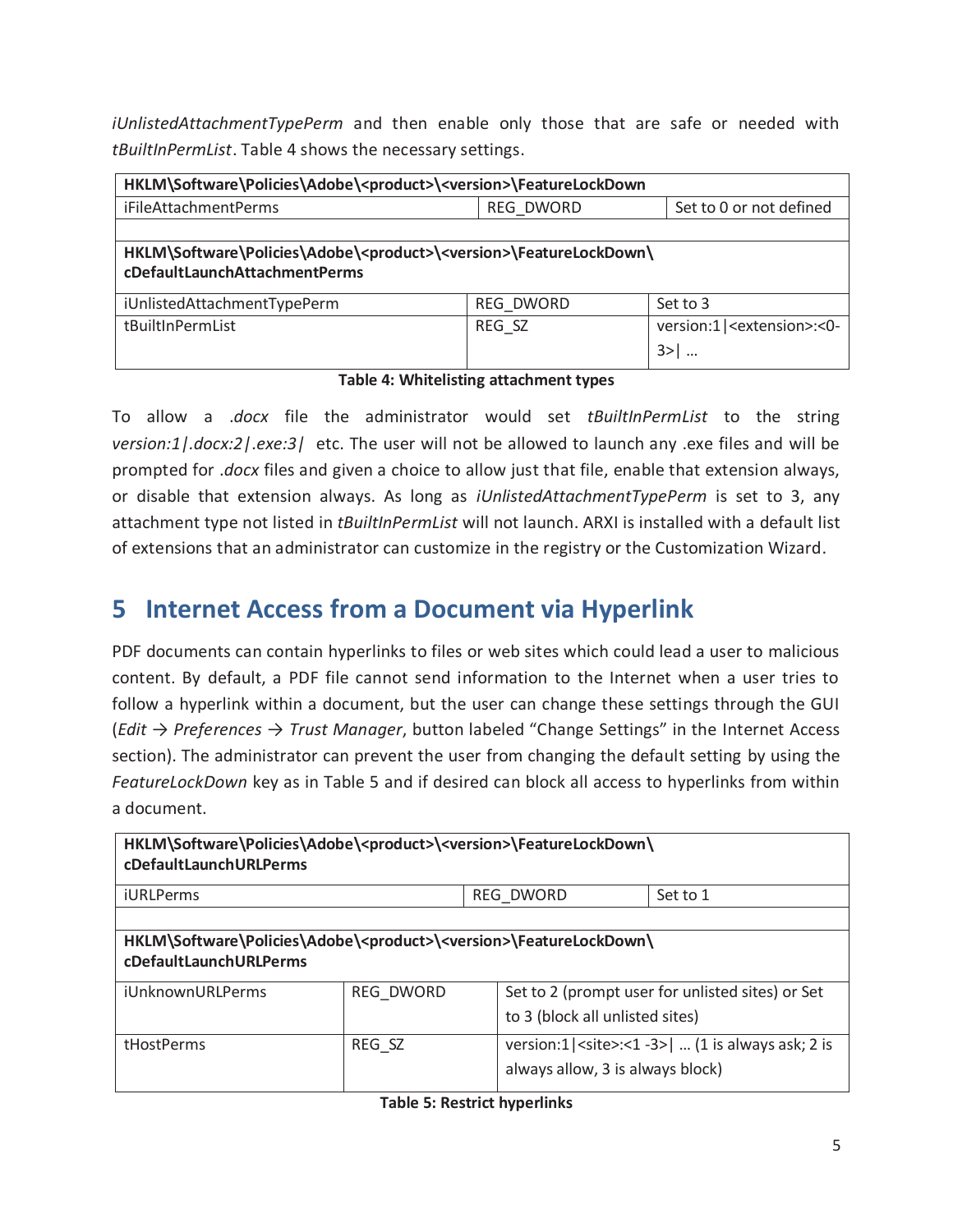The recommended approach is to set *iUnknownURLPerms* to 2 which warns the user before following a hyperlink. The user will know that a hyperlink was activated and that the PDF is trying to access the Internet. If needed, the administrator could set *iUnknownURLPerms* to 3 blocking hyperlinks to all sites not explicitly whitelisted and use tHostPerms to whitelist approved site hyperlinks but this approach requires more administration.

# **6 JavaScript**

For those environments where JavaScript must be disabled, the most restrictive configuration is to:

- $\bullet$  set protected mode, protected view and enhanced security as suggested in Table 1 (Section 2),
- lock the privileged location settings as suggested in Table 2 (Section 3),
- disable JavaScript and establish trusted locations for particular documents that the user needs as in Table 6 below.

With this configuration, the user will not be able to execute any JavaScript in any PDF file outside of those locations and will not be able to change the setting through the ARXI GUI. The administrator can add particular files, directories, drives, or hosts as trusted locations which will bypass the JavaScript restrictions. This approach gives the administrator the ability to allow JavaScript functionality for particular files or locations but greatly restricts the user's ability to exempt documents with JavaScript from the security mechanisms.

| HKLM\Software\Policies\Adobe\ <product>\<version>\FeatureLockDown</version></product>                                                                    |           |                       |
|----------------------------------------------------------------------------------------------------------------------------------------------------------|-----------|-----------------------|
| bDisableJavaScript                                                                                                                                       | REG DWORD | Set to 1              |
|                                                                                                                                                          |           |                       |
| HKLM\Software\Policies\Adobe\ <product>\<version>\FeatureLockDown\<ctrustedfolders or<="" td=""><td></td><td></td></ctrustedfolders></version></product> |           |                       |
| cTrustedSites>\cAlwaysTrustedForJavaScript                                                                                                               |           |                       |
| $<$ tid> (such as t43 or t#)                                                                                                                             | REG SZ    | Valid path to a file, |
|                                                                                                                                                          |           | directory or host as  |
|                                                                                                                                                          |           | appropriate           |

#### **Table 6: Disable JavaScript and enable trusted locations**

In an environment where the user needs access to many documents that contain JavaScript, the administrator may spend significant time updating the trusted locations. There is always a tradeoff between risk and functionality, and sometimes the most secure settings prevent necessary functionality. For environments where workflow is severely impacted by the most restrictive JavaScript settings, ARXI includes a less restrictive configuration: enable JavaScript, enable and lock protected view, protected mode, and enhanced security as described in Section 2, and allow the user to trust a document after first viewing it within protected view where JavaScript is disabled. The presumption with this approach is that the user will be able to determine the authenticity of the document after viewing the contents and will know whether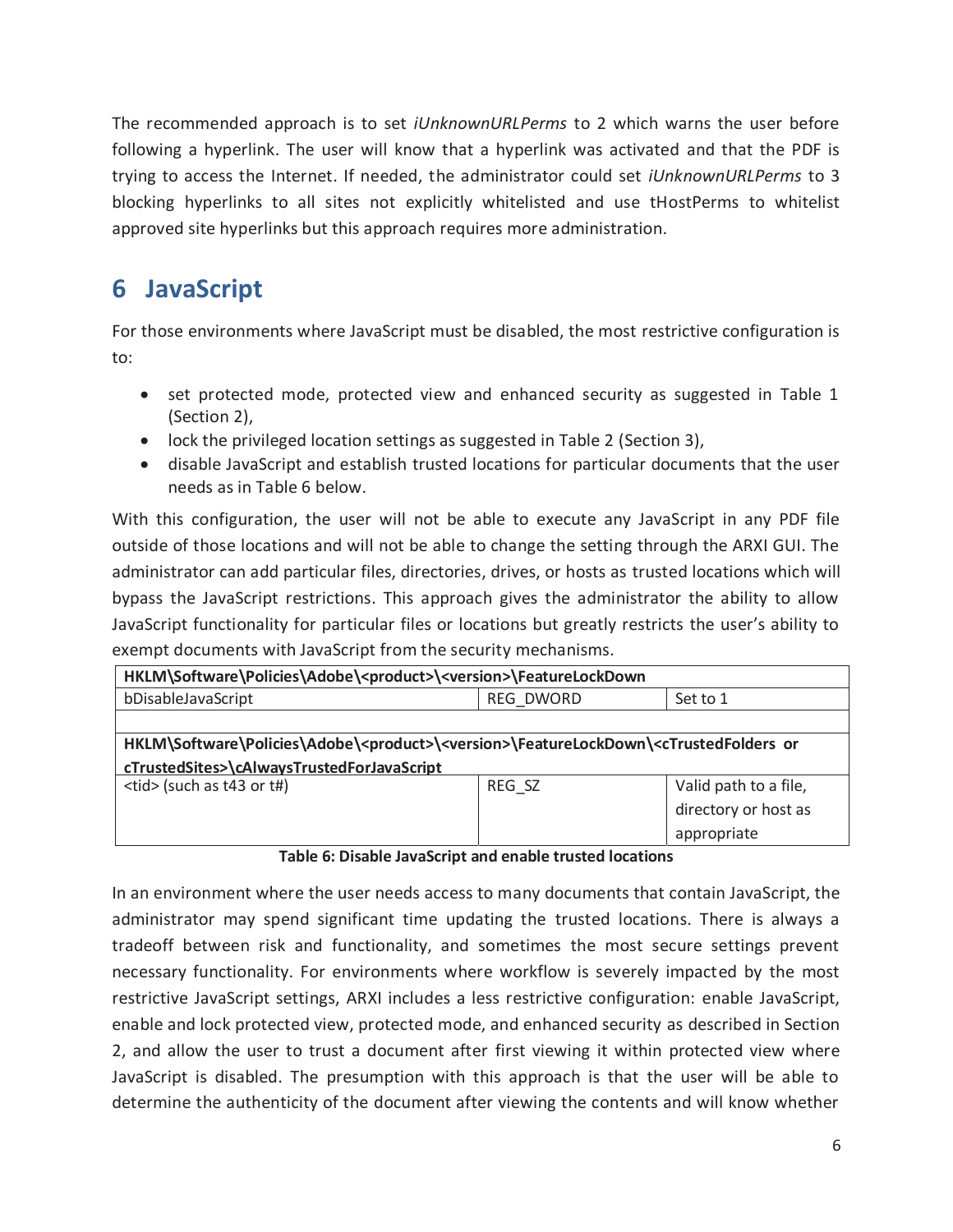it is safe to trust the active content. This configuration strikes a reasonable balance between risk and functionality.

An administrator has further granularity with the ability to create white and black lists for particular JavaScript APIs. Generally, this requires serious administrative investment and is not a scalable/manageable solution. It is practical only for installations where there is a specific need for this level of granularity beyond the basic recommendations (See the Acrobat Application Security Guide to use this feature).

### **7 Internet Access from the ARXI Application**

ARXI includes features to enable access to online services such as Adobe.Com, Adobe EchoSign, Office 365, SendNow, Sharepoint and webmail. Administrators in some environments may need to disable the user's ability to store or access documents in external environments or to use external applications such as webmail (e.g. gmail, yahoo). Most of this capability can be blocked by using the settings in Table 7. These settings should be tailored for individual environments since they will block many useful features of ARXI.

ARXI allows the user to configure a webmail account to send an open PDF document as an attachment. Users already had the ability to send documents as Microsoft Outlook attachments. The difference is that Outlook must be configured by the administrator on the local machine. If Outlook is not configured, the user cannot use it from within Acrobat. Webmail access would allow the user to bypass the need for Outlook and go right to a webmail solution, which may or may not be something the administrator wants to allow. Some installations will need to block access to webmail.

Removing the Sign pane prevents the user from using Adobe's EchoSign service from within ARXI. Users will still have the ability to sign a document with a local digital signature solution, or to sign documents that already have signature blocks in them.

| HKCU\Software\Adobe\ <product>\<version>\Workflows</version></product>                            |           |                                     |  |  |  |
|---------------------------------------------------------------------------------------------------|-----------|-------------------------------------|--|--|--|
| bEnableAcrobatHS                                                                                  | REG DWORD | Set to 0                            |  |  |  |
| bFnableRTCPart                                                                                    | REG DWORD | Set to 0                            |  |  |  |
| bEnableRTCAuth                                                                                    | REG DWORD | Set to 0                            |  |  |  |
| bEnableShareFile                                                                                  | REG DWORD | Set to 0                            |  |  |  |
| bEnableDocCtrlnit                                                                                 | REG DWORD | Set to 0                            |  |  |  |
|                                                                                                   |           |                                     |  |  |  |
| HKLM\Software\Policies\Adobe\ <product>\<version>\FeatureLockDown\cSharePoint</version></product> |           |                                     |  |  |  |
| bDisableSharePointFeatures                                                                        | REG DWORD | Set to 1 (also disables Office 365) |  |  |  |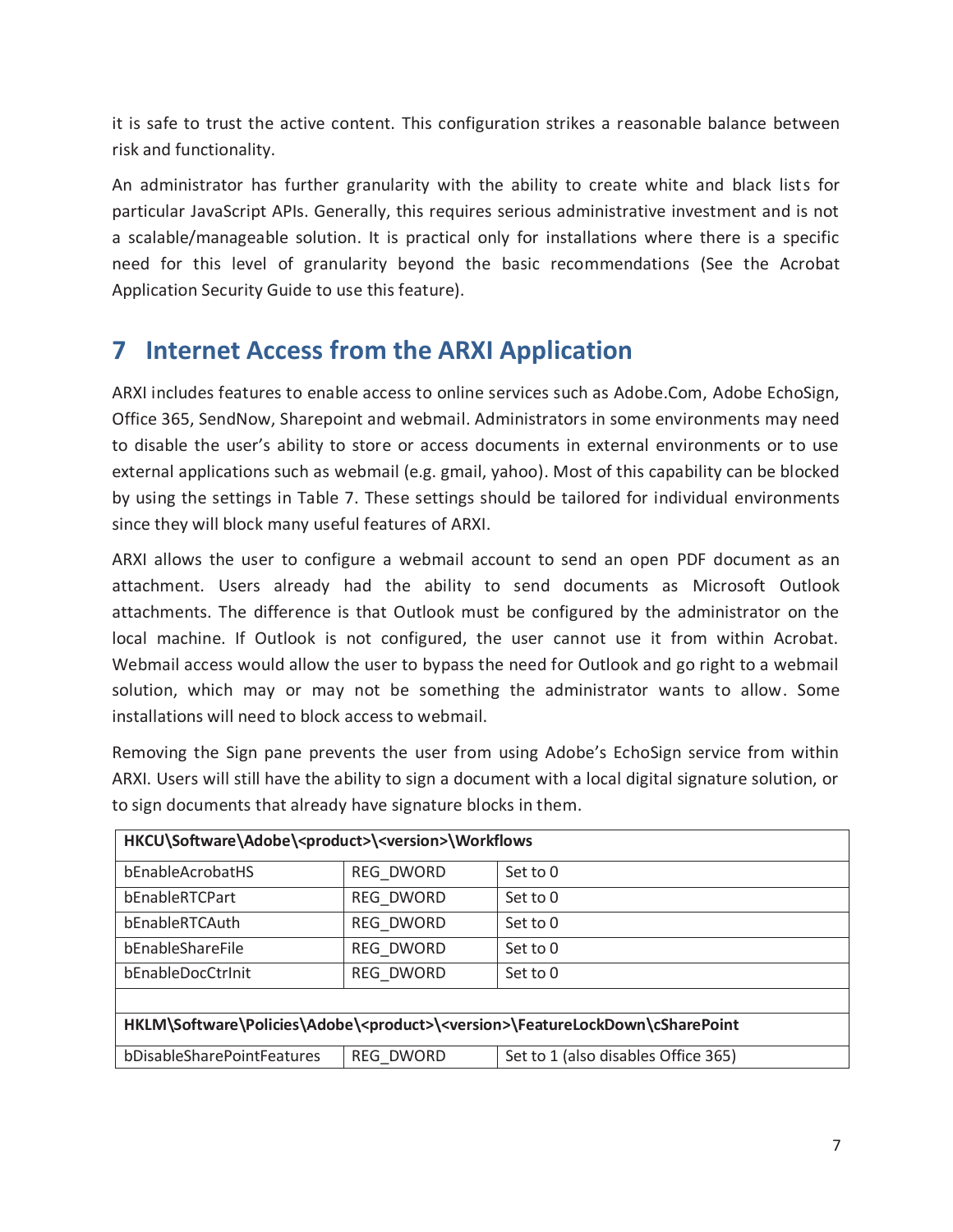|                      |                  | HKLM\Software\Policies\Adobe\ <product>\<version>\FeatureLockDown\cCloud</version></product>           |
|----------------------|------------------|--------------------------------------------------------------------------------------------------------|
| bDisableADCFileStore | <b>REG DWORD</b> | Set to 1                                                                                               |
|                      |                  |                                                                                                        |
|                      |                  | HKLM\Software\Policies\Adobe\ <product>\<version>\FeatureLockDown\cServices</version></product>        |
| bEnableSignPane      | <b>REG DWORD</b> | Set to 0                                                                                               |
|                      |                  |                                                                                                        |
|                      |                  | HKLM\Software\Policies\Adobe\ <product>\<version>\FeatureLockDown\cWebmailProfiles</version></product> |
| bDisableWebmail      | REG DWORD        | Set to 1                                                                                               |
|                      |                  | Table 7: Disable online service access                                                                 |

The ARXI application also accesses the Internet for a few other tasks, such as the displaying commercial ads and product registration. These settings should be disabled in environments where the administrator needs to restrict all unnecessary Internet access by an application, as shown in Table 8.

| HKLM\Software\Policies\Adobe\ <product>\<version>\FeatureLockDown</version></product> |           |                                             |  |  |  |
|---------------------------------------------------------------------------------------|-----------|---------------------------------------------|--|--|--|
| bCommercialPDF                                                                        | REG DWORD | Set to 1                                    |  |  |  |
| bRegisterProduct                                                                      | REG DWORD | Set to 1                                    |  |  |  |
| bShowAdsAllow                                                                         | REG DWORD | Set to 1                                    |  |  |  |
| bPurchaseAcro                                                                         | REG DWORD | Set to 0                                    |  |  |  |
| bShowEbookMenu                                                                        | REG DWORD | Set to 0                                    |  |  |  |
| bUpdater                                                                              | REG DWORD | Set to 0 (disable prompting for updates)    |  |  |  |
| bUsageMeasurement                                                                     | REG DWORD | Set to 0 (disable sending usage statistics) |  |  |  |

**Table 8: Disable Internet access by the application** 

Currently, ARXI requires the system administrator to update the product, users cannot update and do not need to see the update notifications. Disabling the automatic update feature for users will prevent ARXI from prompting users but will not impact updates to the product by administrators. Administrators should always promptly deploy Acrobat updates via the enterprise's normal software installation procedure.

#### **8 Other Settings**

ARXI allows the user to change the default PDF handler, including changing it to a prior version that is still installed on the system that may not have protected mode or protected view enabled. The administrator should disable this feature, as shown in Table 9, so that the user must use the version with the correct security settings.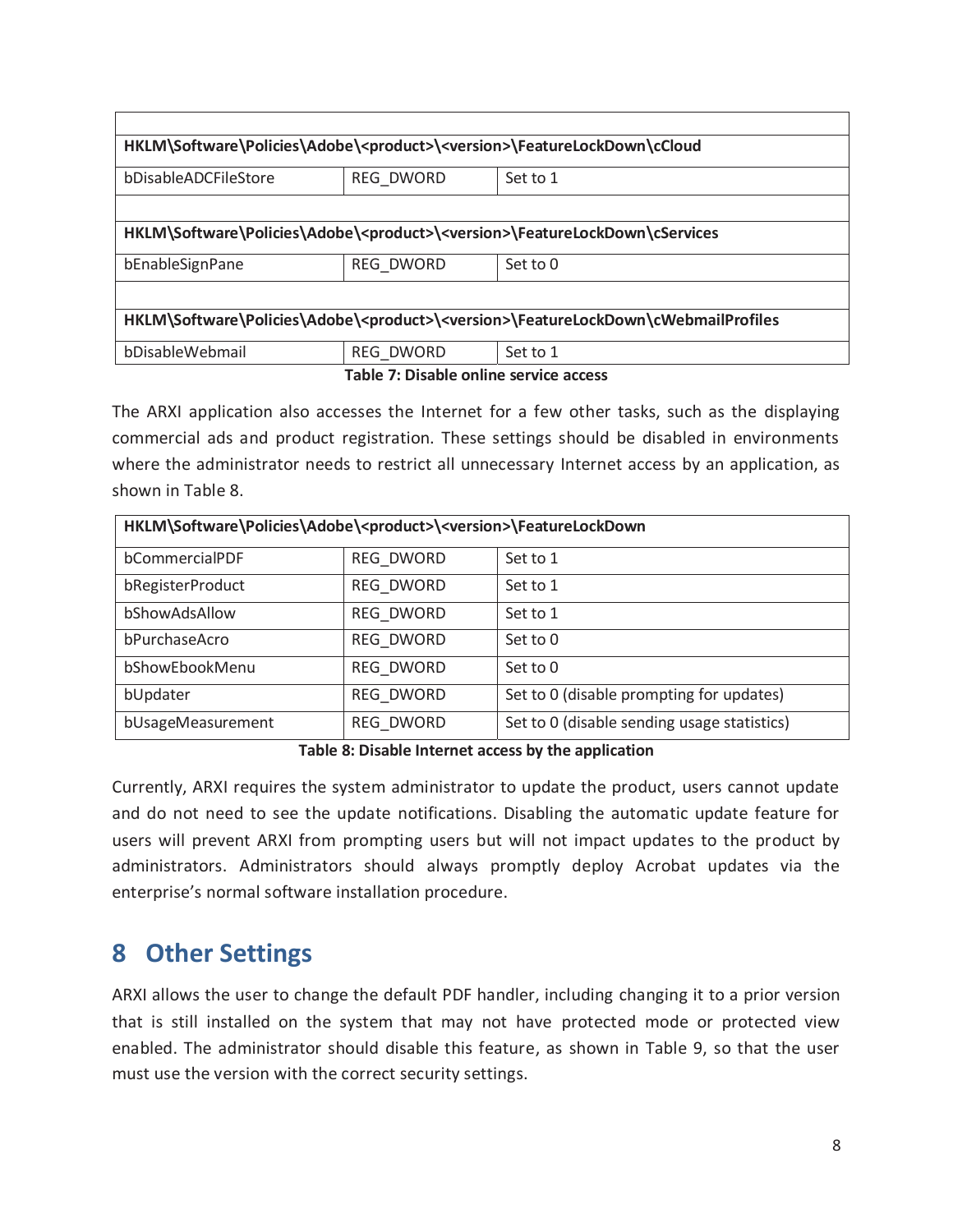Since Flash and 3D content have been attack paths in the past, the administrator may want to disable those features as well. Protected mode should mitigate Flash and 3D content attacks, but if this type of content is not needed, it should be disabled. The administrator should decide based on the needs of the particular environment.

| HKLM\Software\Policies\Adobe\ <product>\<version>\FeatureLockDown</version></product> |           |          |  |  |  |
|---------------------------------------------------------------------------------------|-----------|----------|--|--|--|
| bDisablePDFHandlerSwitching                                                           | REG DWORD | Set to 1 |  |  |  |
| bEnableFlash                                                                          | REG DWORD | Set to 0 |  |  |  |
| bEnable3D                                                                             | REG DWORD | Set to 0 |  |  |  |

**Table 9: Other registry settings** 

#### **9 Adobe's Customization Wizard and Group Policy**

Adobe supplies a Customization Wizard (CW) to assist the administrator in deploying Adobe Reader across the network. Using the CW, the administrator configures the application once, and installs ARXI with the same settings on every machine. Many of the registry settings recommended in this paper can be configured with various checkbox settings in the CW, but not all. Those that are not directly configured through a specific checkbox in the CW can still be configured with the CW tool in the registry settings. Appendix A lists all of the settings from Tables 1 through 9 and which section of the CW includes those keys. How to use the CW to install ARXI is beyond the scope of this paper. See the Adobe Customization Wizard XI for Windows document for more information, currently hosted at http://www.adobe.com/devnetdocs/acrobatetk.

If the administrator does not want to use the CW, Adobe released a Group Policy template for ARXI. This template includes very few of the recommended settings from this paper, but the administrator can add settings and use Group Policy to push all the desired registry settings across the network. The Enterprise Toolkit on the Adobe website hosts FTP directories for all Adobe Reader installers. The direct link to the FTP site is currently ftp://ftp.adobe.com/pub/adobe. Additionally, Appendix B contains a PowerShell script to configure the recommended settings in this guide. The administrator needs to tailor a few settings before running the script.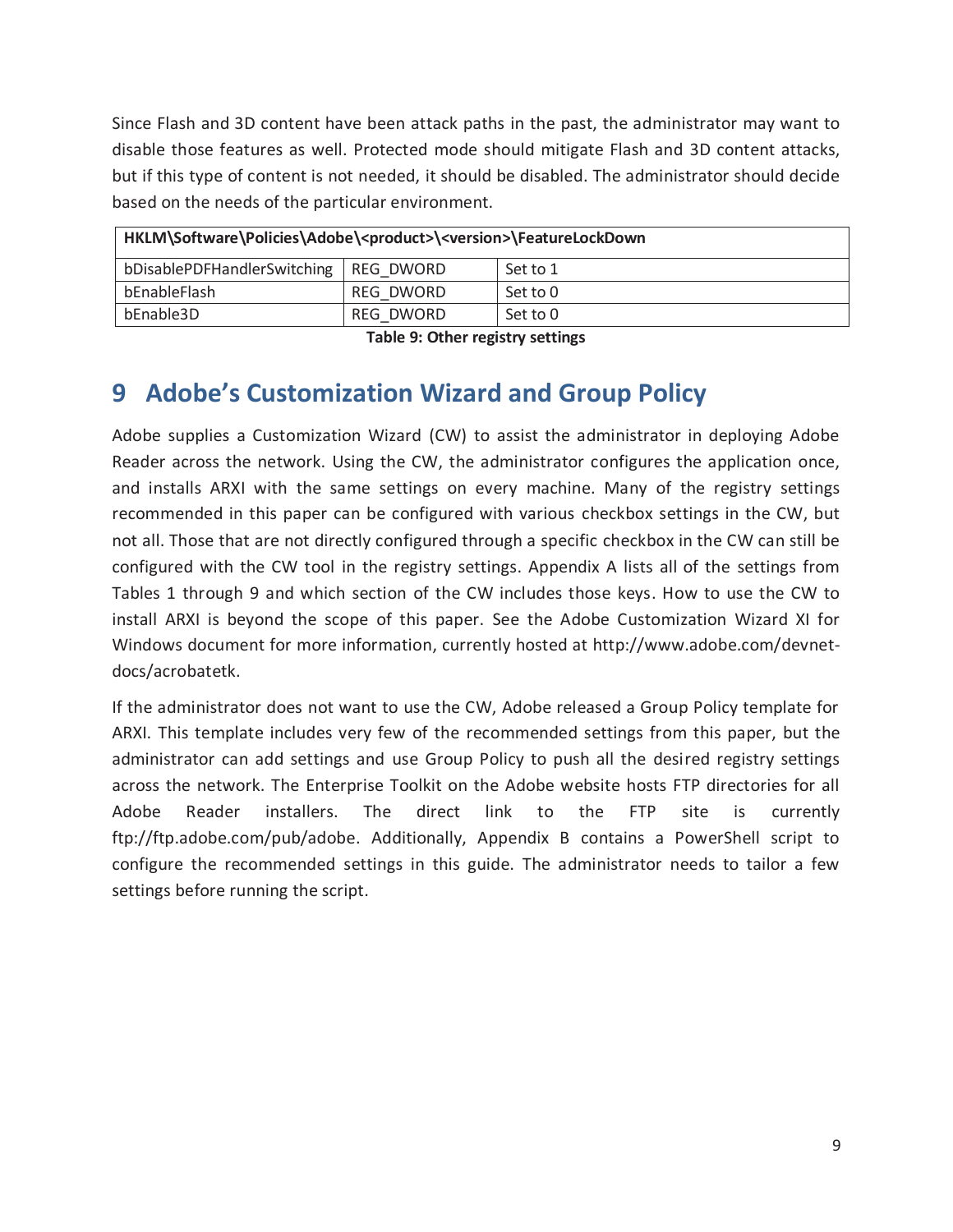## **10 References**

Adobe hosts the following references in the Enterprise Toolkit for Acrobat Products, http://www.adobe.com/devnet-docs/acrobatetk

- Adobe Acrobat Application Security Guide (also available as a standalone PDF from http://www.adobe.com/devnet-docs/acrobatetk/tools/AppSec/Acrobat Application Security Guide.pdf)
- Adobe Customization Wizard XI for Windows
- x Preference Reference (direct link http://www.adobe.com/devnetdocs/acrobatetk/tools/PrefRef/Windows/index.html)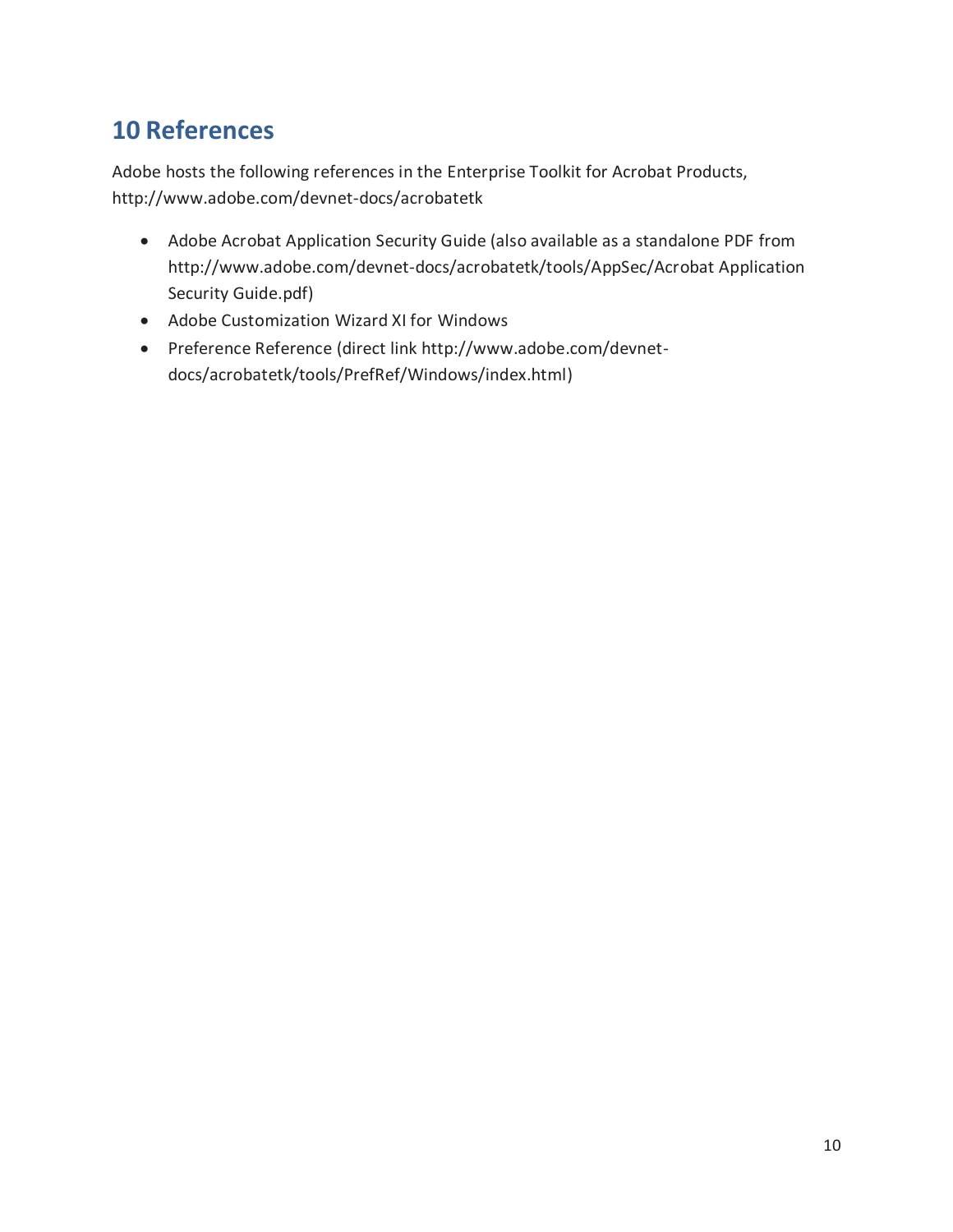# **11 Appendix A – Customization Wizard**

This section includes the settings listed in Tables 1 through 9 with additional columns indicating where to find the setting in Adobe's Customization Wizard and the recommendation for use of the setting in different environments. Administrators in all environments should review the Optional settings and use those that apply to their enterprise.

| HKLM\Software\Policies\Adobe\ <product>\<version>\FeatureLockDown</version></product> | Recommended<br><b>Environment</b> |          |                                                            |                                                                                     |
|---------------------------------------------------------------------------------------|-----------------------------------|----------|------------------------------------------------------------|-------------------------------------------------------------------------------------|
| bEnhancedSecurityStandalone                                                           | REG_DWORD                         | Set to 1 | Security Tab                                               | All environments                                                                    |
| bEnhancedSecurityInBrowser                                                            | REG_DWORD                         | Set to 1 | Security Tab                                               | All environments                                                                    |
| bProtectedMode                                                                        | REG DWORD                         | Set to 1 | <b>Registry Tab</b>                                        | All environments                                                                    |
| iProtectedView                                                                        | REG DWORD                         | Set to 2 | <b>Registry Tab</b>                                        | All environments                                                                    |
| bDisableOSTrustedSites                                                                | REG_DWORD                         | Set to 1 | <b>Registry Tab</b>                                        | All environments<br>(may relax to 0<br>with use of IE<br>Zones)                     |
| bDisableTrustedFolders                                                                | REG_DWORD                         | Set to 1 | Security Tab *                                             | All environments<br>(admin may<br>configure trusted<br>folders)                     |
| bDisableTrustedSites                                                                  | REG_DWORD                         | Set to 1 | Security Tab *                                             | All environments<br>(admin may<br>configure trusted<br>sites)                       |
| bEnableCertificateBasedTrust                                                          | REG_DWORD                         | Set to 0 | <b>Registry Tab</b>                                        | Environments<br>with Certificate<br><b>Trust Chain</b>                              |
| bDisableJavaScript                                                                    | REG_DWORD                         | Set to 1 | <b>Registry Tab</b>                                        | Optional                                                                            |
| iFileAttachmentPerms                                                                  | REG_DWORD                         | Set to 1 | <b>File Attachments</b><br>Tab                             | All environments<br>(may relax to 0 if<br>using<br>iUnlistedAttachm<br>entTypePerm) |
| bCommercialPDF                                                                        | REG_DWORD                         | Set to 1 | Online and Adobe<br>online services<br><b>Features Tab</b> | Optional                                                                            |
| bRegisterProduct                                                                      | REG_DWORD                         | Set to 1 | <b>Registry Tab</b>                                        | Optional                                                                            |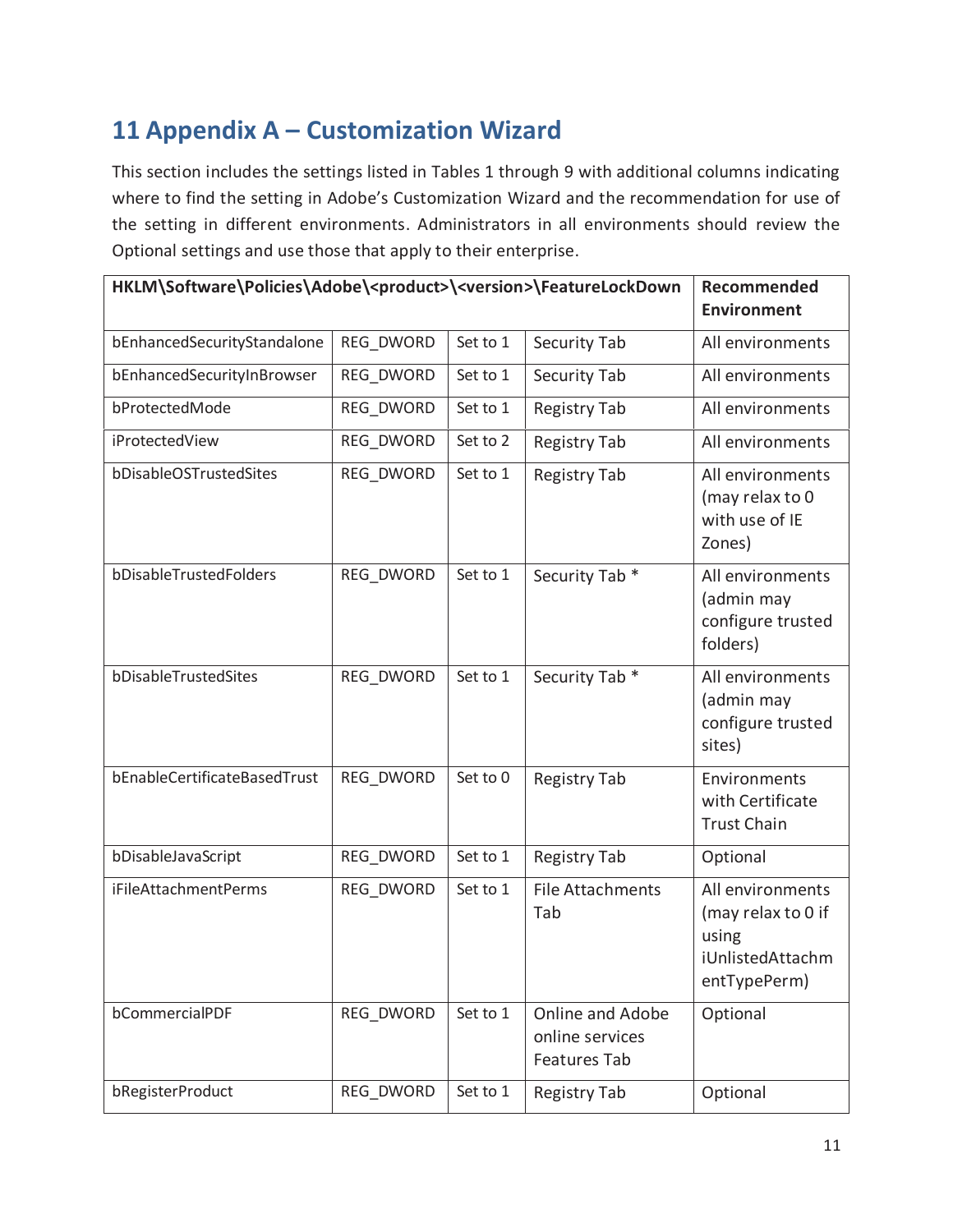| bShowAdsAllow               | REG DWORD | Set to 1 | Registry Tab                                        | Optional         |
|-----------------------------|-----------|----------|-----------------------------------------------------|------------------|
| bPurchaseAcro               | REG_DWORD | Set to 0 | Online and Adobe<br>online services<br>Features Tab | Optional         |
| bShowEbookMenu              | REG_DWORD | Set to 0 | Online and Adobe<br>online services<br>Features Tab | Optional         |
| bUpdater                    | REG_DWORD | Set to 0 | Online and Adobe<br>online services<br>Features Tab | Optional         |
| bUsageMeasurement           | REG DWORD | Set to 0 | Online and Adobe<br>online services<br>Features Tab | Optional         |
| bDisablePDFHandlerSwitching | REG_DWORD | Set to 1 | <b>Registry Tab</b>                                 | All environments |
| bEnableFlash                | REG_DWORD | Set to 0 | Registry Tab                                        | Optional         |
| bEnable3D                   | REG_DWORD | Set to 0 | Registry Tab                                        | Optional         |

\*Specific folders or hosts to trust can be configured through the Security Tab

| HKLM\Software\Policies\Adobe\ <product>\<version>\FeatureLockDown\</version></product> | Recommended        |                                                                    |                     |                                                                                          |
|----------------------------------------------------------------------------------------|--------------------|--------------------------------------------------------------------|---------------------|------------------------------------------------------------------------------------------|
| <ctrustedfolders>\cAlwaysTrustedForJavaScript</ctrustedfolders>                        | <b>Environment</b> |                                                                    |                     |                                                                                          |
| <tid> (such as t43 or t#)</tid>                                                        | REG SZ             | Valid path to<br>a file,<br>directory or<br>host as<br>appropriate | <b>Registry Tab</b> | where JavaScript is<br>disabled (admin<br>may configure<br>trusted sites and<br>folders) |

| HKLM\Software\Policies\Adobe\ <product>\<version>\FeatureLockDown\</version></product> | Recommended        |                                                                    |                     |                                                                                          |
|----------------------------------------------------------------------------------------|--------------------|--------------------------------------------------------------------|---------------------|------------------------------------------------------------------------------------------|
| <ctrustedsites>\cAlwaysTrustedForJavaScript</ctrustedsites>                            | <b>Environment</b> |                                                                    |                     |                                                                                          |
| $<$ tid> (such as t43 or t#)                                                           | REG SZ             | Valid path to<br>a file,<br>directory or<br>host as<br>appropriate | <b>Registry Tab</b> | where JavaScript is<br>disabled (admin<br>may configure<br>trusted sites and<br>folders) |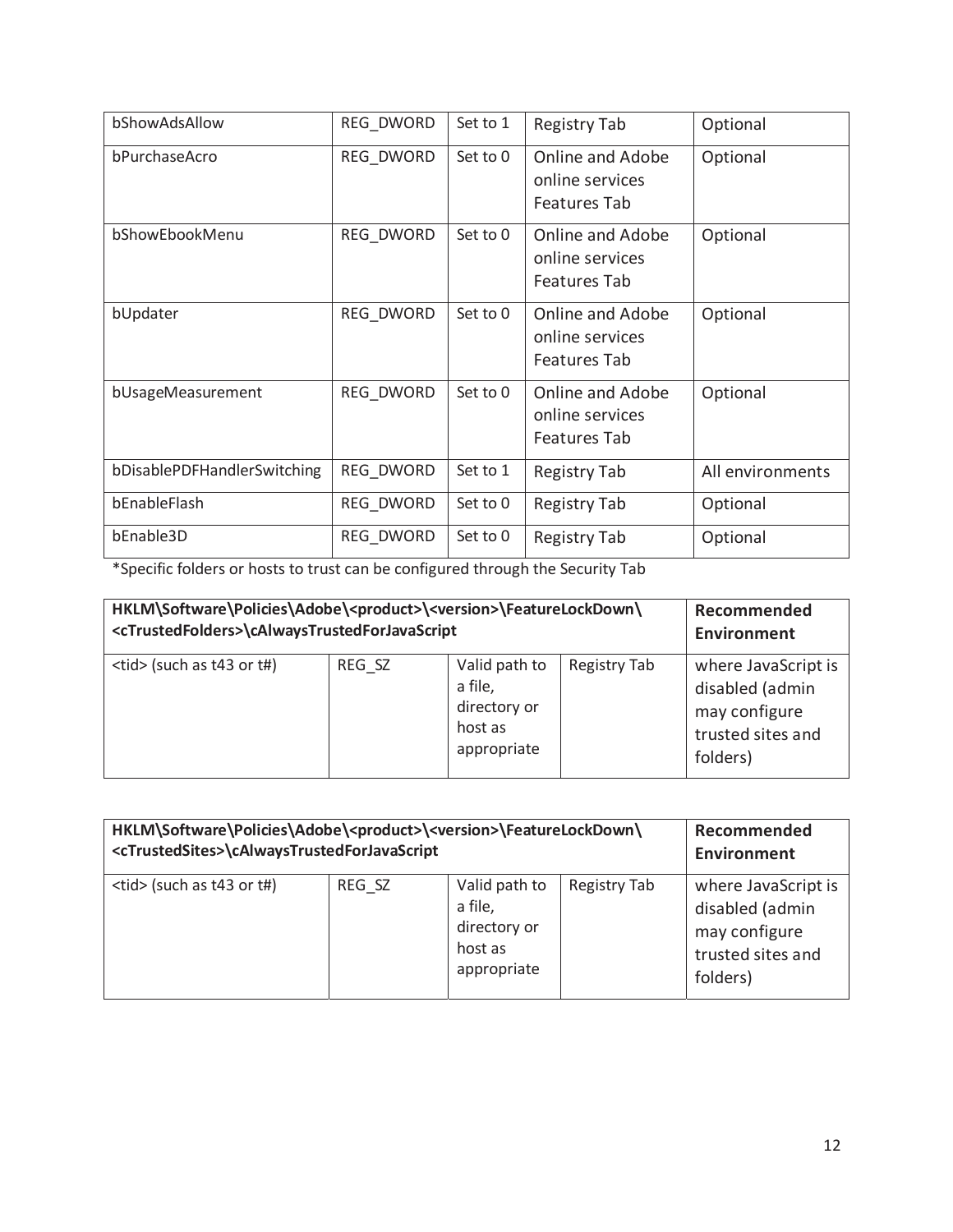| HKLM\Software\Policies\Adobe\ <product>\<version>\FeatureLockDown\<br/>cDefaultLaunchAttachmentPerms (use if iFileAttachmentPerms is set to 0 or not<br/>configured)</version></product> | Recommended<br><b>Environment</b> |                                                     |                         |                                               |
|------------------------------------------------------------------------------------------------------------------------------------------------------------------------------------------|-----------------------------------|-----------------------------------------------------|-------------------------|-----------------------------------------------|
| iUnlistedAttachmentTypePerm                                                                                                                                                              | REG DWORD                         | Set to 3                                            | File Attachments<br>Tab | where<br>iFileAttachmentP<br>erms is set to 0 |
| tBuiltInPermList                                                                                                                                                                         | REG SZ                            | version: $1$   $\leq$ e<br>xtension>:<0-<br>$3 > 1$ | File Attachments<br>Tab | where<br>iFileAttachmentP<br>erms is set to 0 |

| HKLM\Software\Policies\Adobe\ <product>\<version>\FeatureLockDown\<br/>cDefaultLaunchURLPerms</version></product> | Recommended<br>Environment |                                                                                                                            |                     |                                        |
|-------------------------------------------------------------------------------------------------------------------|----------------------------|----------------------------------------------------------------------------------------------------------------------------|---------------------|----------------------------------------|
| <b>iURLPerms</b>                                                                                                  | REG DWORD                  | Set to 1                                                                                                                   | Registry Tab        | All environments                       |
| iUnknownURLPerms                                                                                                  | REG DWORD                  | Set to 3 (block all<br>unlisted sites) or 2<br>(prompt user for<br>unlisted sites)                                         | <b>Registry Tab</b> | All environments,<br>set to 2 at least |
| tHostPerms                                                                                                        | REG SZ                     | version:1   <site>:&lt;1<br/><math>-3</math>    (1 is always<br/>ask; 2 is always<br/>allow, 3 is always<br/>block)</site> | Registry Tab        | All environments                       |

| HKLM\Software\Policies\Adobe\ <product>\<version>\FeatureLockDown\</version></product> | Recommended          |  |              |          |
|----------------------------------------------------------------------------------------|----------------------|--|--------------|----------|
| cSharePoint                                                                            | Environment          |  |              |          |
| bDisableSharePointFeatures                                                             | REG DWORD   Set to 1 |  | Registry Tab | Optional |

| HKLM\Software\Policies\Adobe\ <product>\<version>\FeatureLockDown\cCloud</version></product> | Recommended<br>Environment |          |              |          |
|----------------------------------------------------------------------------------------------|----------------------------|----------|--------------|----------|
| bDisableADCFileShare                                                                         | REG DWORD                  | Set to 1 | Registry Tab | Optional |

| HKLM\Software\Policies\Adobe\ <product>\<version>\FeatureLockDown\<br/><b>cWebmailProfiles</b></version></product> |           |          |                      | Recommended<br>Environment |
|--------------------------------------------------------------------------------------------------------------------|-----------|----------|----------------------|----------------------------|
| bDisableWebmail                                                                                                    | REG DWORD | Set to 1 | Webmail Profiles Tab | Optional                   |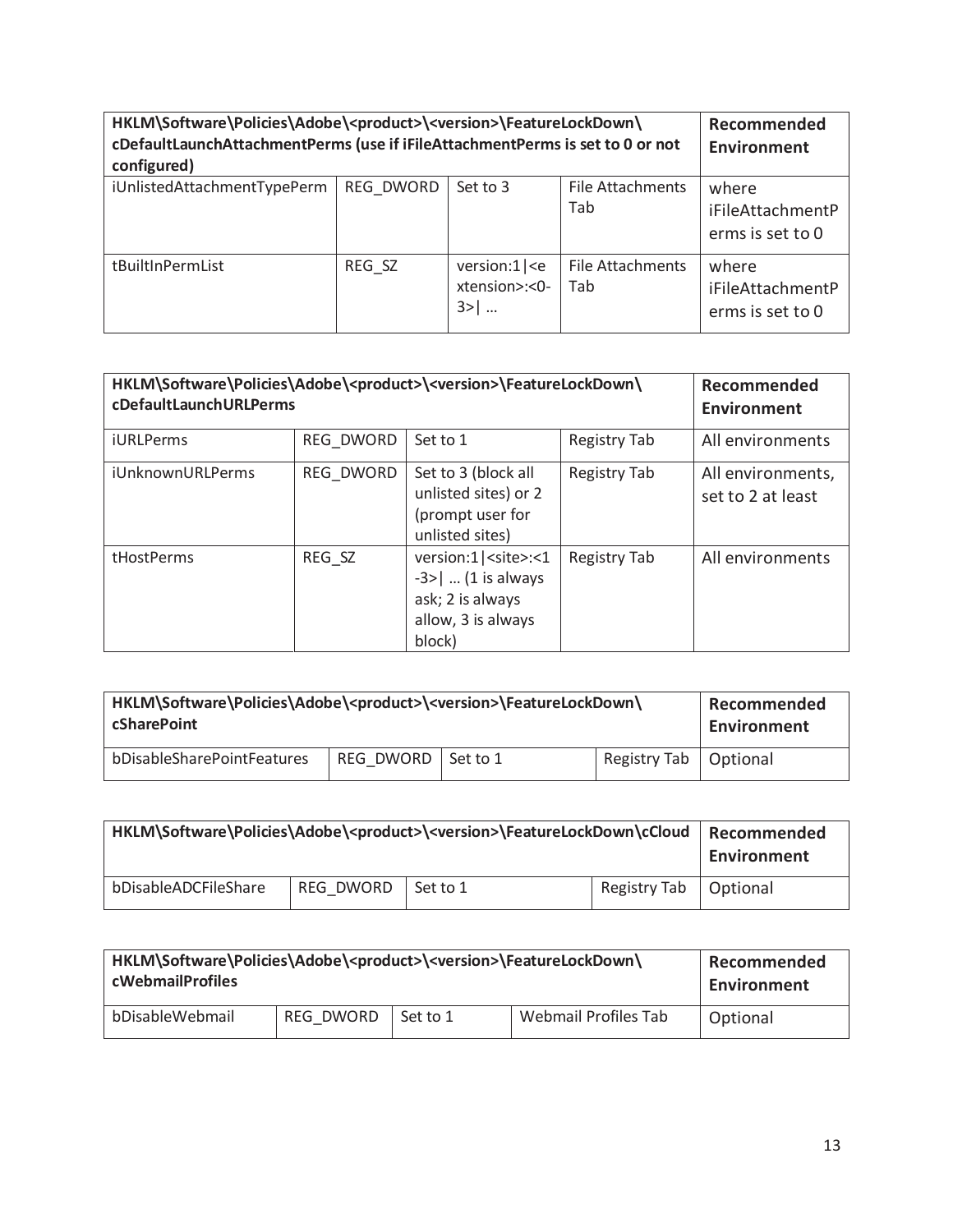| HKLM\Software\Policies\Adobe\ <product>\<version>\FeatureLockDown\<br/><b>cServices</b></version></product> |           |          |              | Recommended<br>Environment |
|-------------------------------------------------------------------------------------------------------------|-----------|----------|--------------|----------------------------|
| bEnableSignPane                                                                                             | REG DWORD | Set to 0 | Registry Tab | Optional                   |

| HKCU\Software\Adobe\ <product>\<version>\TrustManager</version></product> | Recommended<br><b>Environment</b> |          |              |                  |
|---------------------------------------------------------------------------|-----------------------------------|----------|--------------|------------------|
| bEnableAlwaysOutlookAttachment<br>ProtectedView                           | REG DWORD                         | Set to 0 | Registry Tab | All environments |
| bDisableTemporaryFileProtectedView                                        | REG DWORD                         | Set to 0 | Registry Tab | All environments |

| HKCU\Software\Adobe\ <product>\<version>\Workflows</version></product> | Recommended<br>Environment |          |                                                  |          |
|------------------------------------------------------------------------|----------------------------|----------|--------------------------------------------------|----------|
| bEnableAcrobatHS                                                       | REG DWORD                  | Set to 0 | Online and Adobe online<br>services Features Tab | Optional |
| bEnableRTCPart                                                         | REG DWORD                  | Set to 0 | Online and Adobe online<br>services Features Tab | Optional |
| bEnableRTCAuth                                                         | REG DWORD                  | Set to 0 | Registry Tab                                     | Optional |
| bEnableShareFile                                                       | REG DWORD                  | Set to 0 | Registry Tab                                     | Optional |
| bEnableDocCtrInit                                                      | REG DWORD                  | Set to 0 | Registry Tab                                     | Optional |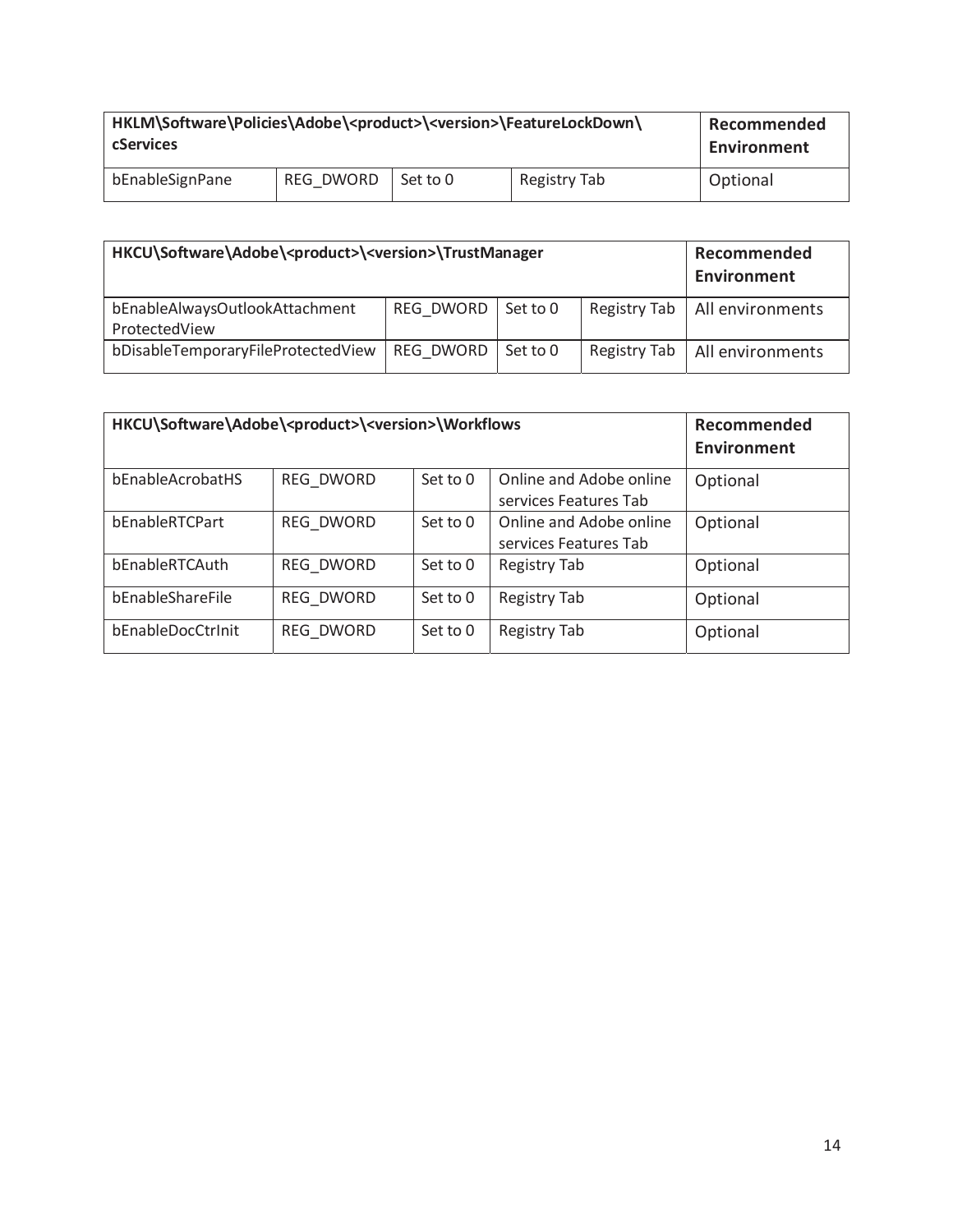## **12 Appendix B – PowerShell**

The following PowerShell script will configure all the settings as recommended in Appendix A, including those that are optional. The script should be adjusted based on environmental needs. This script is designed to run locally on a single machine and requires administrative rights.

To use this script, the administrator will need to configure several strings. The administrator should search for these in the script and replace "" with an appropriate value, also replacing *someTID* with an appropriate value. The affected settings are *cAlwaysTrustedForJavaScript, tBuiltinPermList, tHostPerms.*

```
function Create-RegProperty($key, $name, $type, $value){ 
     if((Test-Path $key) -eq $FALSE){ 
         $parent = Split-Path -parent $key 
         $child = Split-Path -leaf $key 
         Create-RegKey $parent $child 
 } 
   New-ItemProperty -Path $key -Name $name -PropertyType $type -Value $value -
ErrorAction silentlycontinue -force 
} 
function Create-RegKey($parent, $child){ 
     #assumes root path (HKCU, HKLM, ...) of $parent exists 
     if((Test-Path $parent) -eq $FALSE){ 
         $grandParent = Split-Path -parent $parent 
         $parentLeaf = Split-Path -leaf $parent 
         Create-RegKey $grandParent $parentLeaf | Out-Null 
     } 
    $newKey = Join-Path $parent $child 
    if((Test-Path $newKey) -eq $FALSE){ 
         New-Item -path $newKey | Out-Null 
    } 
} 
function Create-FeatureLockDownKeys(){ 
     $FeatureLockDown_key = "HKLM:\Software\Policies\Adobe\Acrobat 
Reader\11.0\FeatureLockDown" 
    Create-RegProperty $FeatureLockDown_key "bEnhancedSecurityStandalone" "DWORD" 1 
     Create-RegProperty $FeatureLockDown_key "bEnhancedSecurityInBrowser" "DWORD" 1 
     Create-RegProperty $FeatureLockDown_key "bProtectedMode" "DWORD" 1 
     Create-RegProperty $FeatureLockDown_key "iProtectedView" "DWORD" 2 
    Create-RegProperty $FeatureLockDown_key "bDisableOSTrustedSites" "DWORD" 1 
    Create-RegProperty $FeatureLockDown_key "bDisableTrustedFolders" "DWORD" 1 
     Create-RegProperty $FeatureLockDown_key "bDisabledTrustedSites" "DWORD" 1 
     Create-RegProperty $FeatureLockDown_key "bEnableCertificateBasedTrust" "DWORD" 0
 Create-RegProperty $FeatureLockDown_key "bDisableJavaScript" "DWORD" 1 
 Create-RegProperty $FeatureLockDown_key "iFileAttachmentPerms" "DWORD" 1
```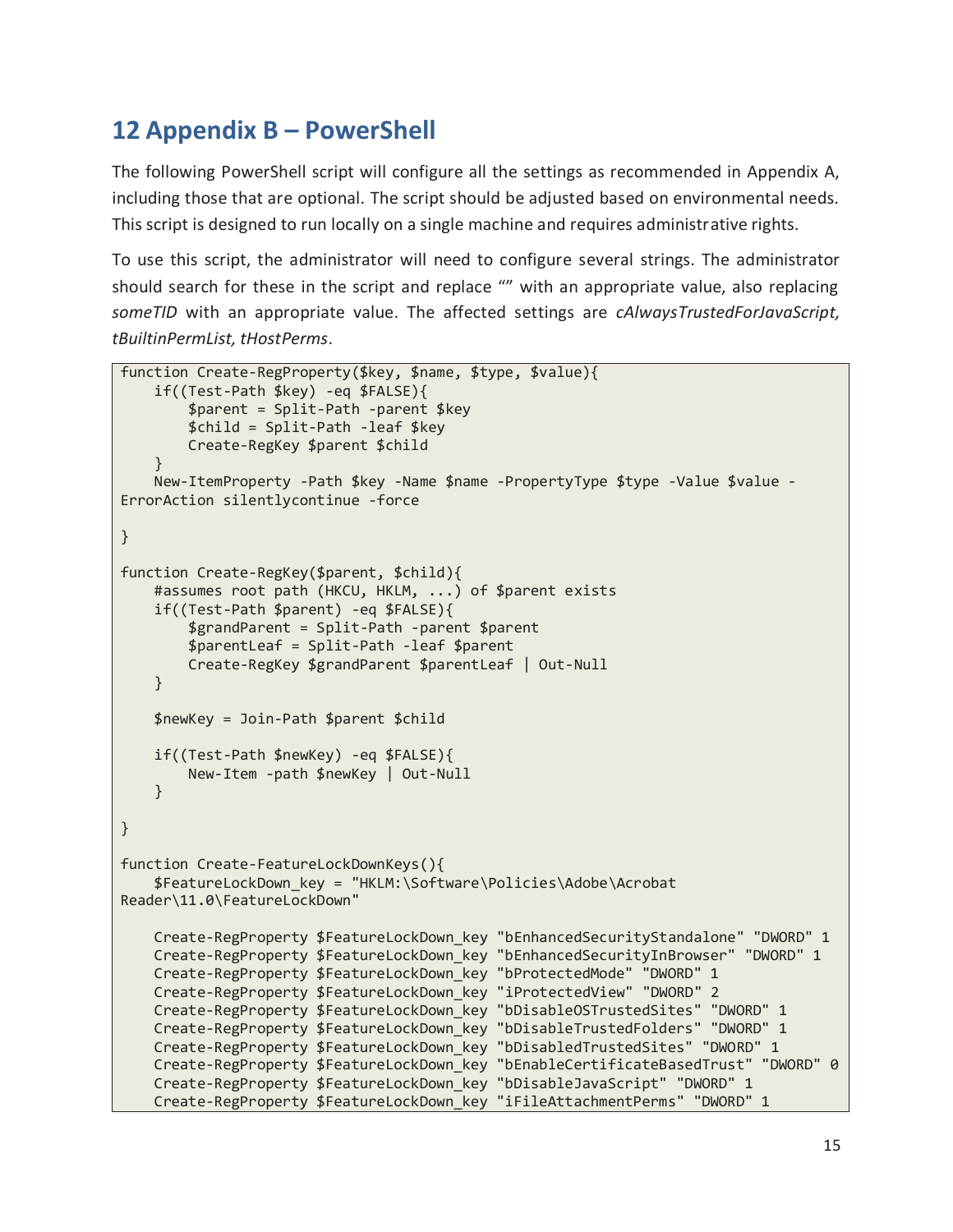```
 Create-RegProperty $FeatureLockDown_key "bCommercialPDF" "DWORD" 1 
    Create-RegProperty $FeatureLockDown_key "bRegisterProduct" "DWORD" 1 
     Create-RegProperty $FeatureLockDown_key "bShowAdsAllow" "DWORD" 1 
     Create-RegProperty $FeatureLockDown_key "bPurchaseAcro" "DWORD" 0 
     Create-RegProperty $FeatureLockDown_key "bShowEbookMenu" "DWORD" 0 
    Create-RegProperty $FeatureLockDown_key "bUpdater" "DWORD" 0 
     Create-RegProperty $FeatureLockDown_key "bUsageMeasurement" "DWORD" 0 
     Create-RegProperty $FeatureLockDown_key "bDisablePDFHandlerSwitching" "DWORD" 1 
     Create-RegProperty $FeatureLockDown_key "bEnableFlash" "DWORD" 0 
     Create-RegProperty $FeatureLockDown_key "bEnable3d" "DWORD" 0 
    Create-RegProperty $FeatureLockDown_key "bBrowserIntegration" "DWORD" 0 
} 
function Create-cAlwaysTrustedForJavaScript(){ 
       #THESE KEYS ARE JUST PLACEHOLDS AND NEED TO BE MANUALLY SET. 
       #"someTID" --> t<somenumber) 
       #"somePath" --> path\to\valid\file\or\directory 
     $cAlwaysTrustedForJavaScript_key = "HKLM:\Software\Policies\Adobe\Acrobat 
Reader\11.0\FeatureLockDown\cTrustedSites\cAlwaysTrustedForJavaScript" 
    Create-RegProperty $cAlwaysTrustedForJavaScript_key "someTID" "STRING" 
"somePath" 
     $cAlwaysTrustedForJavaScript_key = "HKLM:\Software\Policies\Adobe\Acrobat 
Reader\11.0\FeatureLockDown\cTrustedFolders\cAlwaysTrustedForJavaScript" 
    Create-RegProperty $cAlwaysTrustedForJavaScript_key "someTID" "STRING" 
"somePath" 
} 
function Create-cDefaultLaunchAttachmentPerms(){ 
     $cDefaultLaunchAttachmentPerms_key = "HKLM:\Software\Policies\Adobe\Acrobat 
Reader\11.0\FeatureLockDown\cDefaultLaunchAttachmentPerms" 
    Create-RegProperty $cDefaultLaunchAttachmentPerms_key 
"iUnlistedAttachmentTypePerm" "DWORD" 3 
    Create-RegProperty $cDefaultLaunchAttachmentPerms_key "tBuiltinPermList" 
"STRING" "" 
} 
function Create-cDefaultLaunchURLPerms(){ 
     $cDefaultLaunchURLPerms_key = "HKLM:\Software\Policies\Adobe\Acrobat 
Reader\11.0\FeatureLockDown\cDefaultLaunchURLPerms" 
     Create-RegProperty $cDefaultLaunchURLPerms_key "iURLPerms" "DWORD" 1 
    Create-RegProperty $cDefaultLaunchURLPerms_key "iUnknownURLPerms" "DWORD" 3 
   Create-RegProperty $cDefaultLaunchURLPerms key "tHostPerms" "STRING" ""
} 
function Create-cSharePoint(){ 
     $cSharePoint_key = "HKLM:\Software\Policies\Adobe\Acrobat 
Reader\11.0\FeatureLockDown\cSharePoint" 
    Create-RegProperty $cSharePoint_key "bDisableSharePointFeatures" "DWORD" 1 
} 
function Create-cCloud(){ 
     $cCloud_key = "HKLM:\Software\Policies\Adobe\Acrobat 
Reader\11.0\FeatureLockDown\cCloud" 
     Create-RegProperty $cCloud_key "bDisableADCFileShare" "DWORD" 1
```